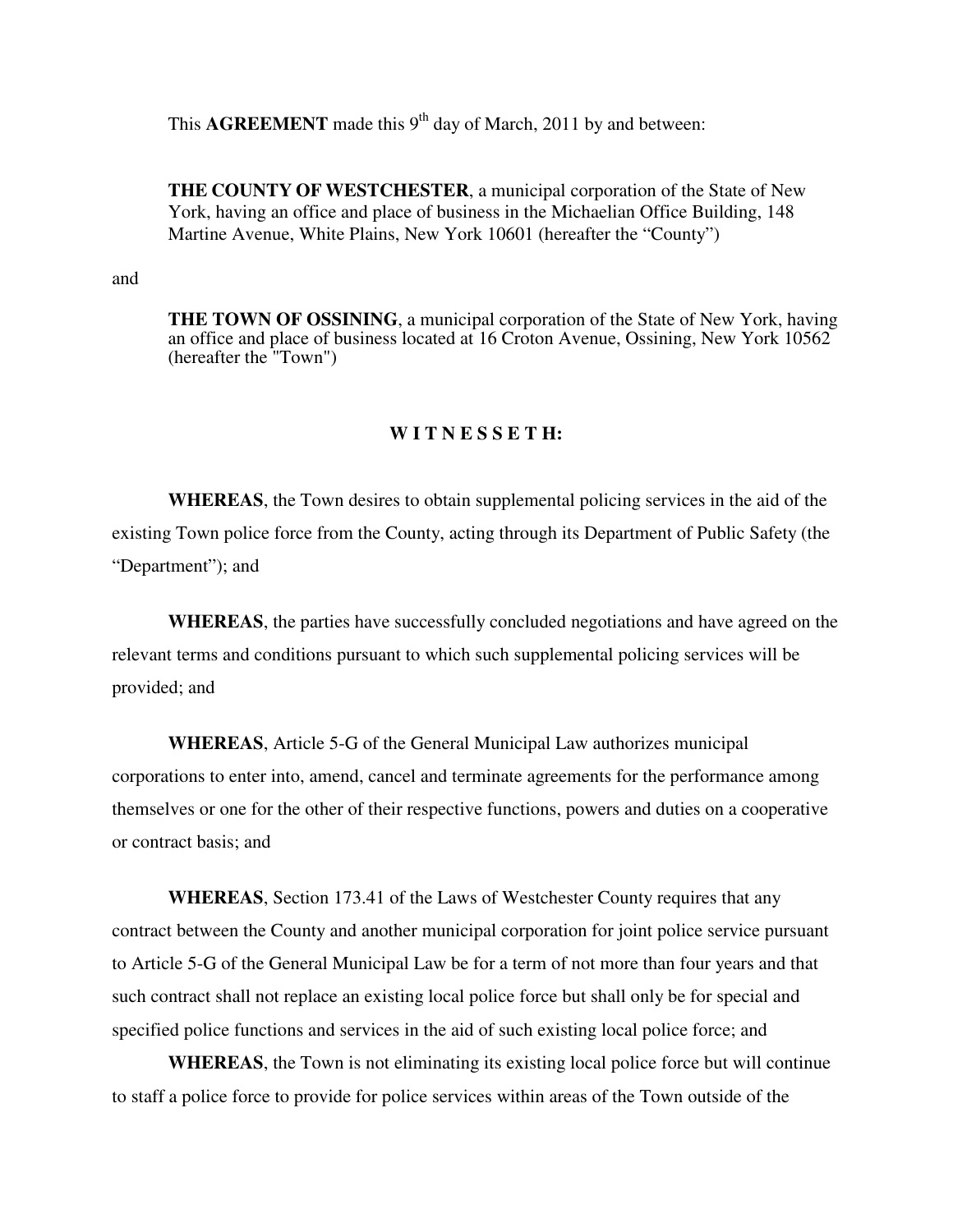boundaries of the villages of Briarcliff Manor and Ossining (hereafter referred to as the "Town Outside of the Villages") which police force shall consist of such duty personnel as the Town Board determines to be needed; and

**WHEREAS**, the Town has duly authorized the Town Supervisor to execute an agreement with the County whereby the Department will provide supplemental policing services for the compensation and upon the terms described below; and

**WHEREAS**, by Act No. 11-2011, approved by the Westchester County Board of Legislators on January 18, 2011 and by Resolution approved by the Westchester County Board of Acquisition and Contract on February 24, 2011, the County was authorized to enter into an agreement to provide such supplemental policing services to the Town for the compensation and upon the terms described below

**NOW, THEREFORE**, in consideration of the terms and conditions herein contained, the parties agree as follows:

**FIRST:** The Department shall provide, on a daily basis, supplemental policing services in the aid of the existing Town police force consisting of two (2) patrol cars, each patrol car staffed by one (1) police officer during both the day and evening tours respectively and one (1) patrol car staffed by one (1) police officer during the night tour to patrol areas of the Town Outside of the Villages. The Department shall also provide one (1) police officer to serve as the School Resource Officer of the Anne M. Dorner Middle School located in the Town and one (1) detective for matters requiring investigation that arise in the area of the Town Outside of the Villages. All services provided herein shall be in the aid of the existing Town police force which is the police agency responsible for patrolling the Town and responding to emergency calls. The above described responsibilities of the Department in the Town Outside of the Villages shall be the primary job duties of the Department Police Personnel when assigned to provide the services covered by this agreement.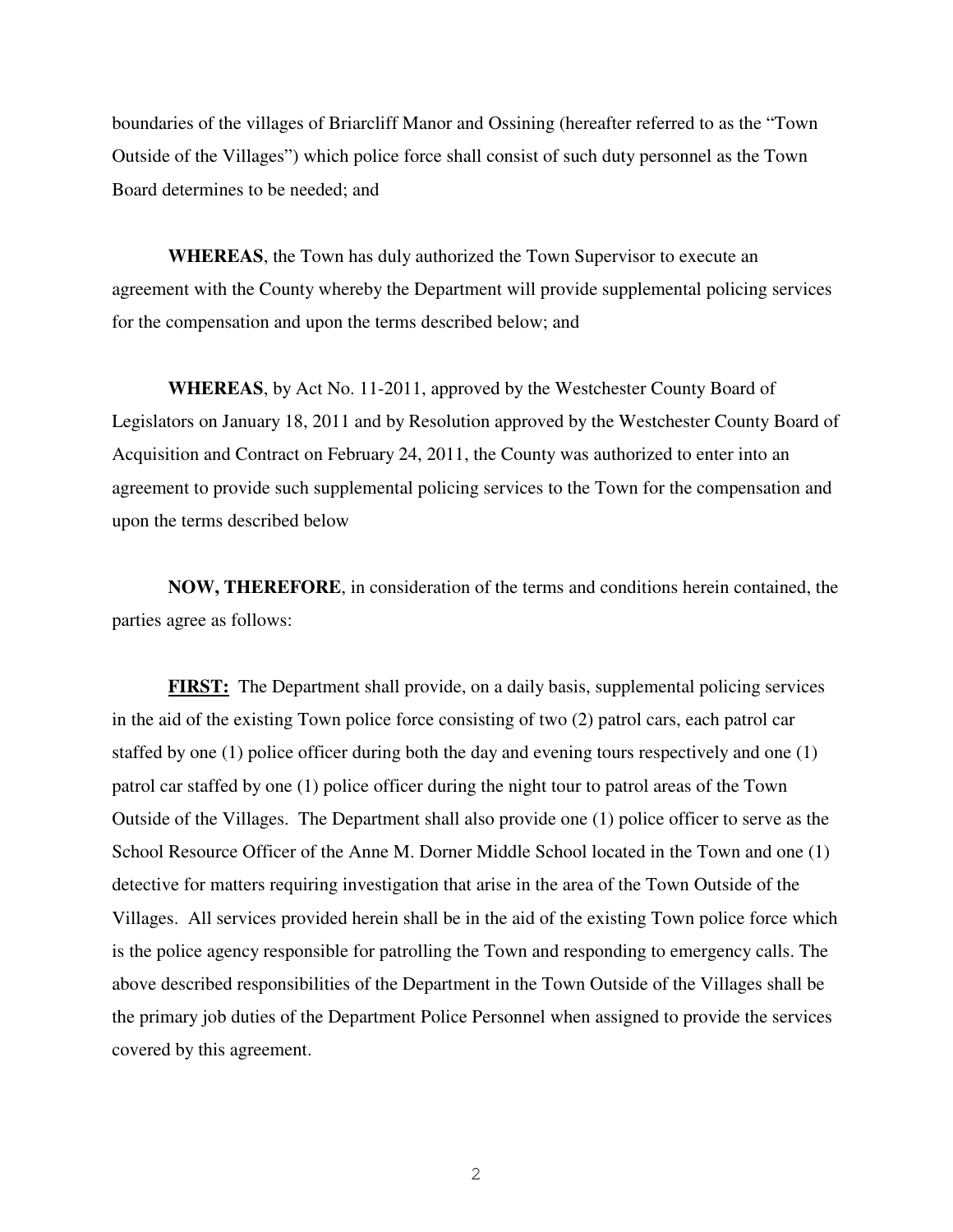**SECOND:** For the services rendered pursuant to Paragraph "FIRST", the Town shall pay the County a sum (the "Annual Fee") equal to the County's costs, including but not limited to salary, overtime, holiday pay, shift differential, and fringe benefits. The Town shall pay the Annual Fee in two equal installments due June  $1<sup>st</sup>$  and November  $1<sup>st</sup>$ . The Annual Fee for the first year of the Agreement is \$2,283,982. Attached hereto and made a part hereof as Schedule "A" is a budget upon which the Annual Fee for the first year of the Agreement is based. The parties acknowledge and agree that this Annual Fee may require adjustment based on actual staffing during the transition period.

By October  $1<sup>st</sup>$  of years 1 through 3 of this Agreement, the County shall notify the Town of the Annual Fee for the upcoming year. The County shall also provide the Town with a budget in support of the Annual Fee for each of the remaining years of the Agreement.

 Notwithstanding anything to the contrary herein, in the event that the County, in its sole discretion, determines that the Annual Fee for any year of the Agreement does not adequately reflect the cost to the County for providing the services, the County reserves the right to adjust the Annual Fee upon written notice to the Town. Any adjustment shall be supported by reasonable documentation. Such notice, if necessary, shall be provided within 90 days of the end of the year for which the Annual Fee is being adjusted. The Town shall make any additional payments based on this adjustment calculation for the previous year in two equal installments, payable on or before June  $1<sup>st</sup>$  and November  $1<sup>st</sup>$  of the upcoming year of this Agreement. If a credit is due, the Town may deduct the amount of such credit from the next payment due to the County. For the final year of this Agreement, any credit due to the Town, or additional charge owed by the Town, shall be made within thirty (30) days of the expiration of this Agreement by the appropriate party.

**THIRD:** The Town agrees that the Department shall have the nonexclusive option to use the Town police facility at 507 North State Road, Ossining, New York for police and related services at no charge to the County.

3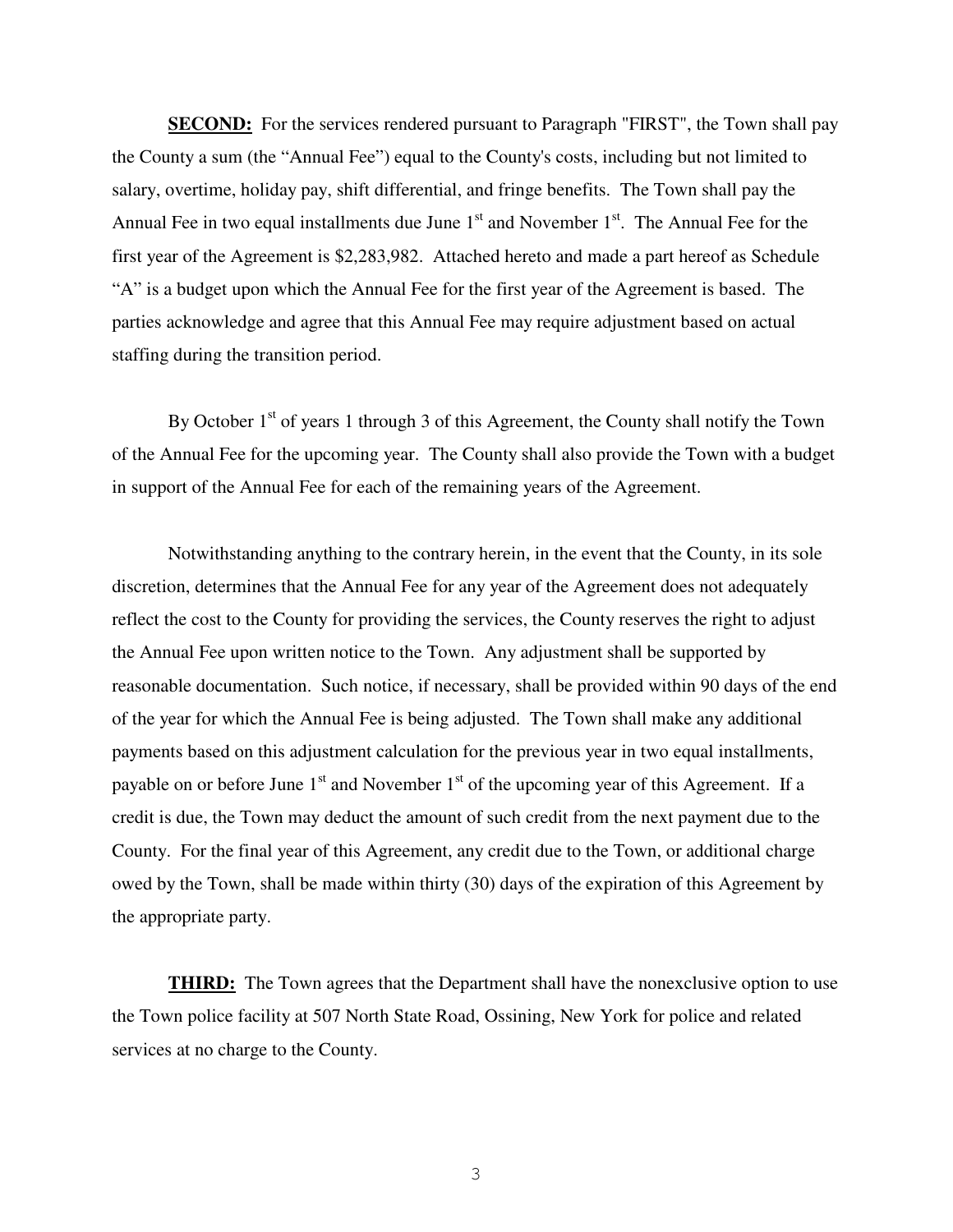**FOURTH:** The term of this Agreement shall commence on January 1, 2011 and shall expire on December 31, 2014, unless sooner terminated in accordance with the provisions of this Agreement.

**FIFTH:** (a) Either party, upon one (1) years notice to the other party, may terminate this Agreement when the terminating party deems it to be in its best interest.

 (b) In the event that there has been a material breach by either party of any of the terms of the Agreement and such breach remains uncured for thirty (30) days after service on the breaching party of written notice thereof, or in the event that such breach is not susceptible of being cured within such thirty (30) days, such cure has not been commenced within such period and diligently pursued and completed within a reasonable time thereafter, the non-breaching party, in addition to any other right or remedy it might have, may terminate this Agreement. Notice hereunder shall be effective on the date of receipt.

 Upon termination or expiration of this Agreement, the County shall reimburse the Town for any advance payments made by the Town prior to such termination or expiration. The Town shall satisfy any and all arrears to the County. Any such adjustments shall be made by the responsible party within thirty days of termination or expiration of this Agreement. In the event of a dispute as to the value of the services rendered by the County prior to the date of termination, it is understood and agreed that the Commissioner of Public Safety ("Commissioner") shall determine the value of such services rendered by the County. The Town shall accept such reasonable and good faith determination, which will be supported by documentation provided to the Town, as final.

**SIXTH:** In addition to, and not in limitation of the insurance requirements contained in Schedule "B" entitled "Standard Insurance Provisions", attached hereto and made a part hereof, the Town agrees:

 (a) that except for the amount, if any, of damage contributed to, caused by, or resulting from the negligence of the County, the Town shall indemnify and hold harmless the County, its officers, employees and agents from and against any and all liability, damage, claims, demands,

4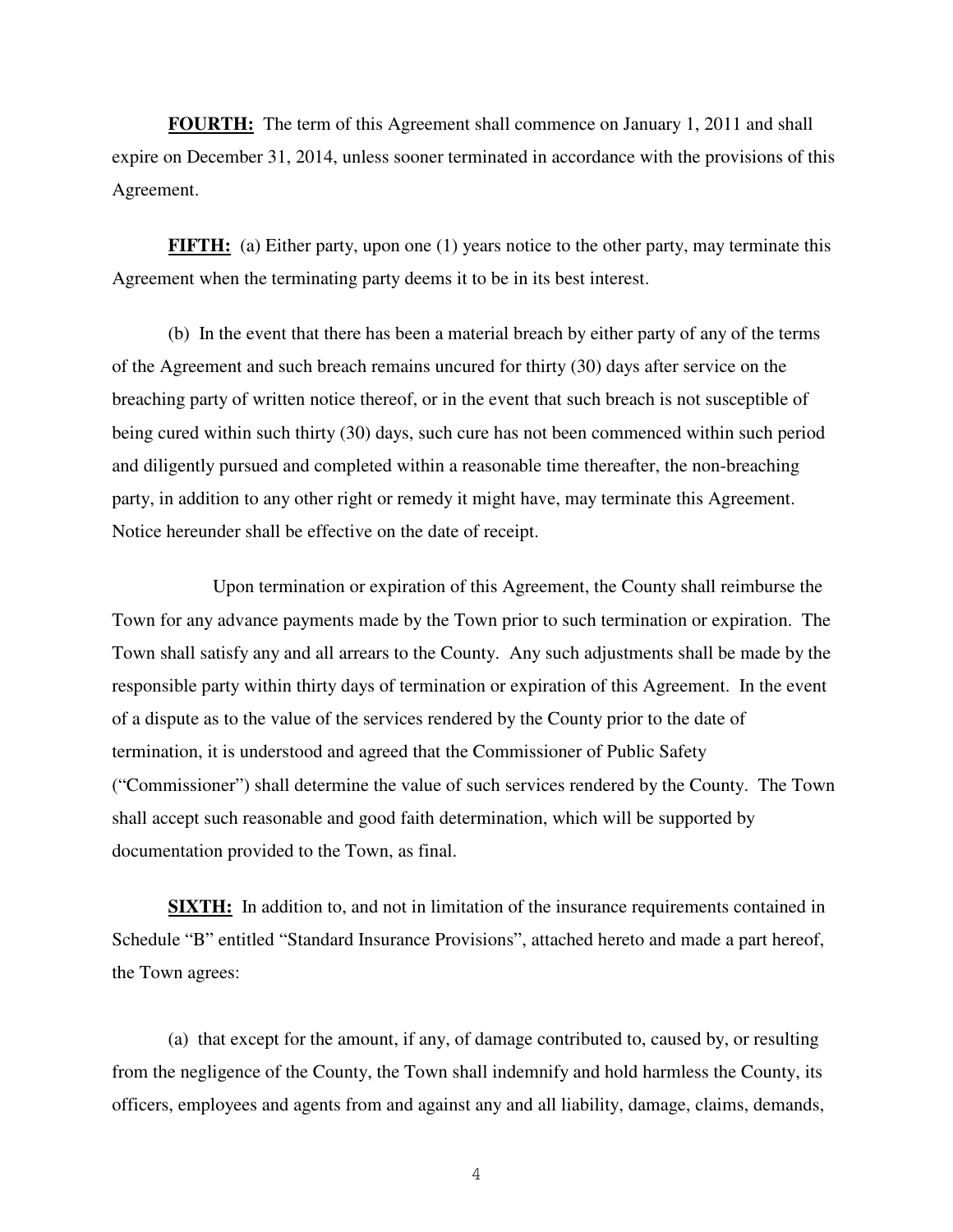costs, judgments, fees, attorneys' fees or loss arising directly or indirectly out of the acts or omissions hereunder by the Town or third parties under the direction or control of the Town; and

 (b) to provide defense for and defend, at its sole expense, any and all claims, demands or causes of action directly or indirectly arising out of the acts or omissions hereunder by the Town or third parties under the direction or control of the Town and to bear all other costs and expenses related thereto.

**SEVENTH:** The County agrees to self-insure all liability for bodily injury and death and/or property damage under the County's self-insurance program in accordance with Local Law 6-1986 and Chapter 295 of the Laws of Westchester County. Such self-insurance shall insure against all costs, damages, expenses and/or any payment of any and all claims, accidents and injuries, and all damages whatsoever caused to any person or any property. Attached hereto as Schedule "C", is a written assurance from the County of its decision to self-insure. In addition to, and not in limitation of the above, the County agrees:

(a) that except for the amount, if any, of damage contributed to, caused by, or resulting from the negligence of the Town, the County shall indemnify and hold harmless the Town, its officers, employees and agents from and against any and all liability, damage, claims, demands, costs, judgments, fees, attorneys' fees or loss arising directly or indirectly out of the acts or omissions hereunder by the County or third parties under the direction or control of the County; and

 (b) to provide defense for and defend, at its sole expense, any and all claims, demands or causes of action directly or indirectly arising out of the acts or omissions hereunder by the County or third parties under the direction or control of the County and to bear all other costs and expenses related thereto.

**EIGHTH:** All notices of any nature referred to in this Agreement shall be in writing and sent by registered or certified mail, return receipt requested, postage pre-paid, or sent by hand or overnight delivery, or sent by facsimile (with acknowledgement received and a copy of the notice

5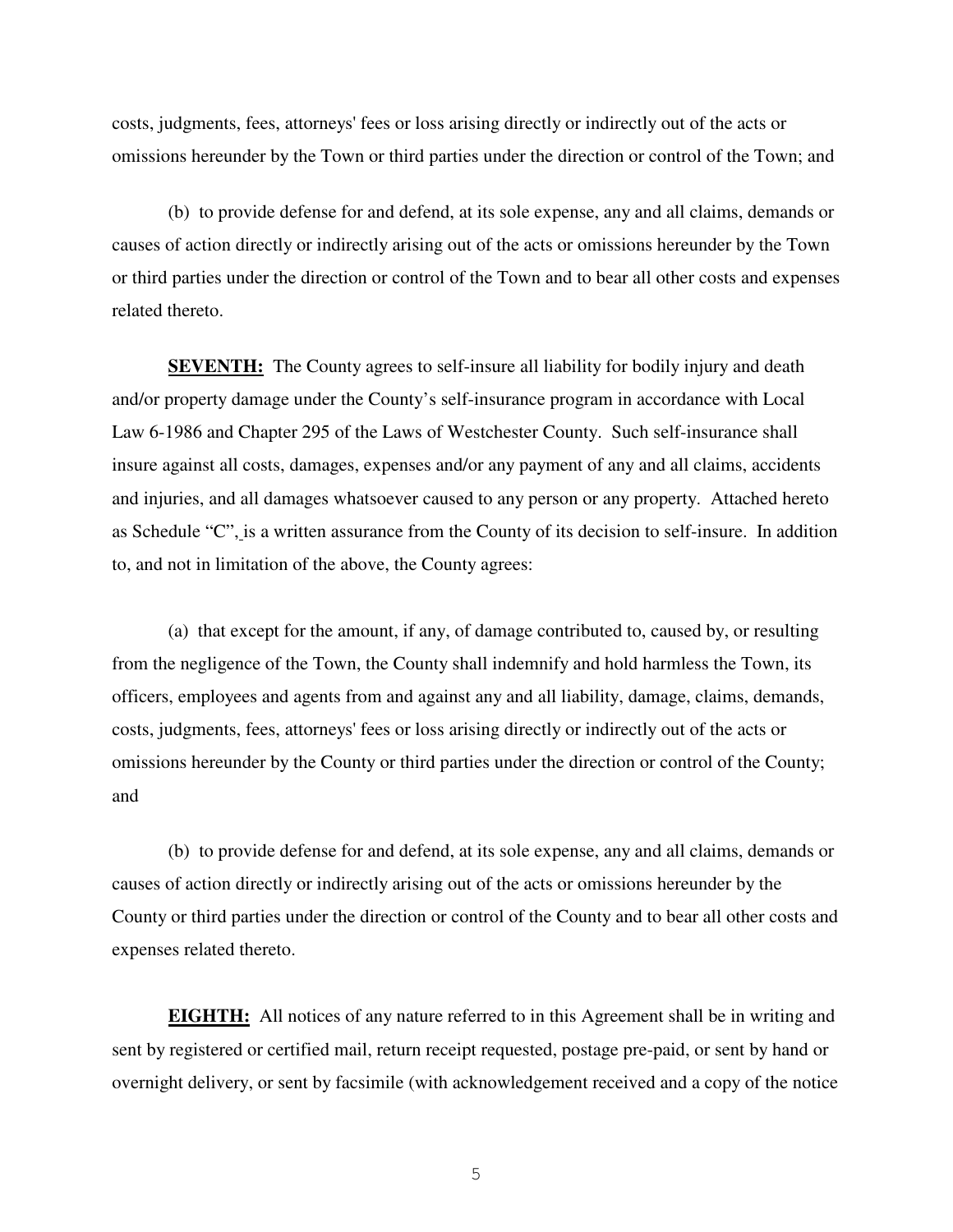sent by overnight courier) to the respective addresses set forth below or to such other addresses as the respective parties hereto may designate in writing:

#### To the County:

 Commissioner of Public Safety Saw Mill River Parkway Hawthorne, New York 10532

#### with a copy to:

 County Attorney Michaelian Office Building, Room 600 148 Martine Avenue White Plains, New York 10601

## To the Town:

 Town Supervisor Town of Ossining 16 Croton Avenue Ossining, New York 10562

#### with a copy to:

 Town Attorney Town of Ossining 16 Croton Avenue Ossining, New York 10562

**NINTH:** This Agreement and its attachments constitute the entire Agreement between the parties with respect to the subject matter hereof and shall supersede all previous negotiations, commitments and writings. It shall not be released, discharged, changed or modified except by an instrument in writing signed by a duly authorized representative of each of the parties. In the event of any conflict between this Agreement and any of its attachments, the terms of this Agreement shall control.

 In the event that any term or provision of this Agreement is held by a court of competent jurisdiction to be invalid or void or unenforceable, the remainder of the terms and provisions of this Agreement shall in no way be affected, impaired, or invalidated, and to the extent permitted by applicable law, any such term or provision shall be restricted in applicability or reformed to the minimum extent required for such to be enforceable. This provision shall be interpreted and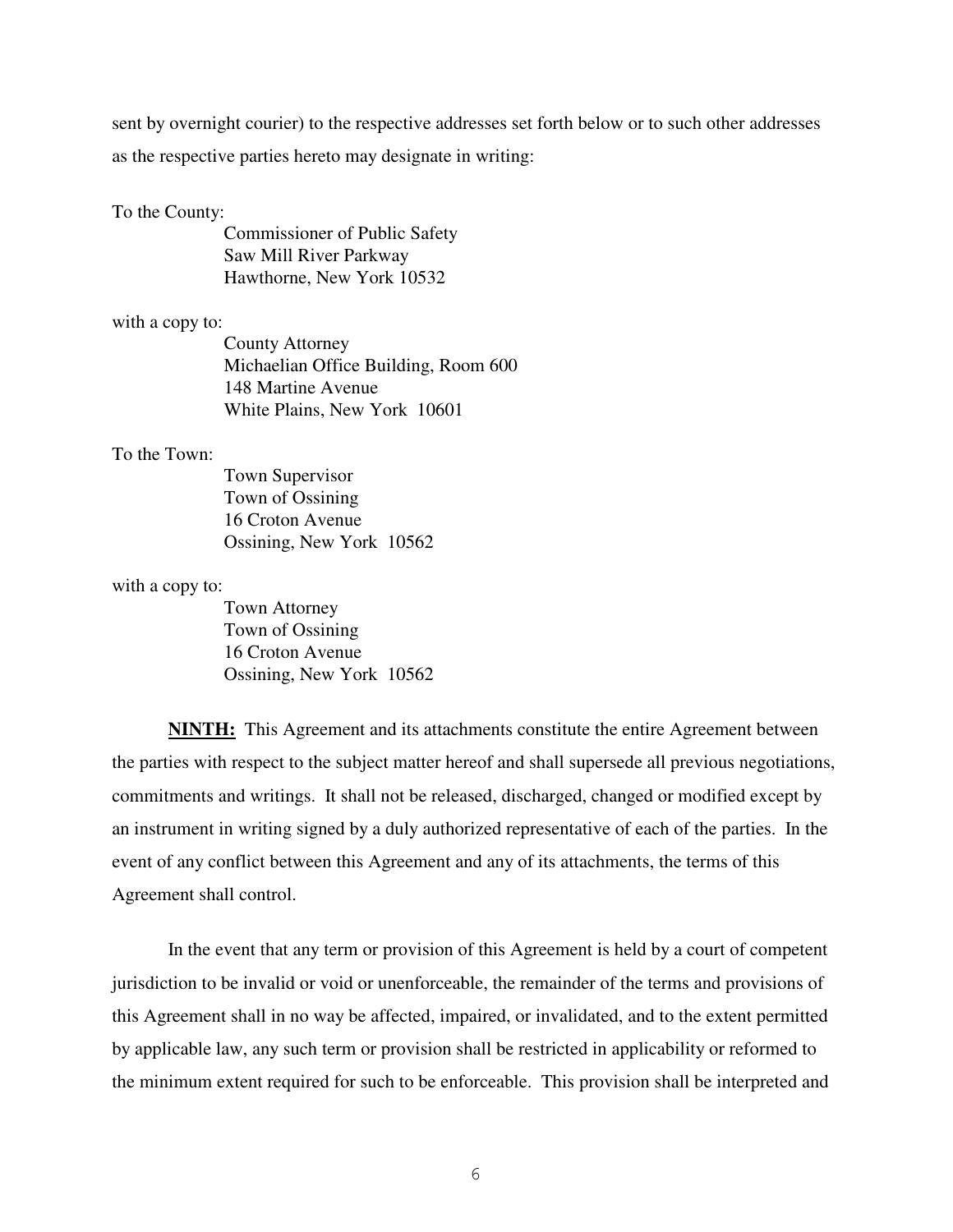enforced to give effect to the original written intent of the parties prior to the determination of such invalidity or unenforceability.

**TENTH:** Pursuant to Section 308.01 of the Laws of Westchester County, it is the goal of the County to use its best efforts to encourage, promote and increase the participation of business enterprises owned and controlled by persons of color or women in contracts and projects funded by all departments of the County. Under this IMA it is recognized and understood that the County encourages the Municipality to do similarly.

**ELEVENTH:** Any purported delegation of duties or assignment of rights under this Agreement by one party without the prior express written consent of the other is void.

**TWELFTH:** This Agreement may be executed simultaneously in several counterparts, each of which shall be an original and all of which shall constitute but one and the same instrument. This Agreement shall be construed and enforced in accordance with the laws of the State of New York.

**THIRTEENTH:** This Agreement shall not be enforceable until signed by all parties and approved by the Office of the County Attorney.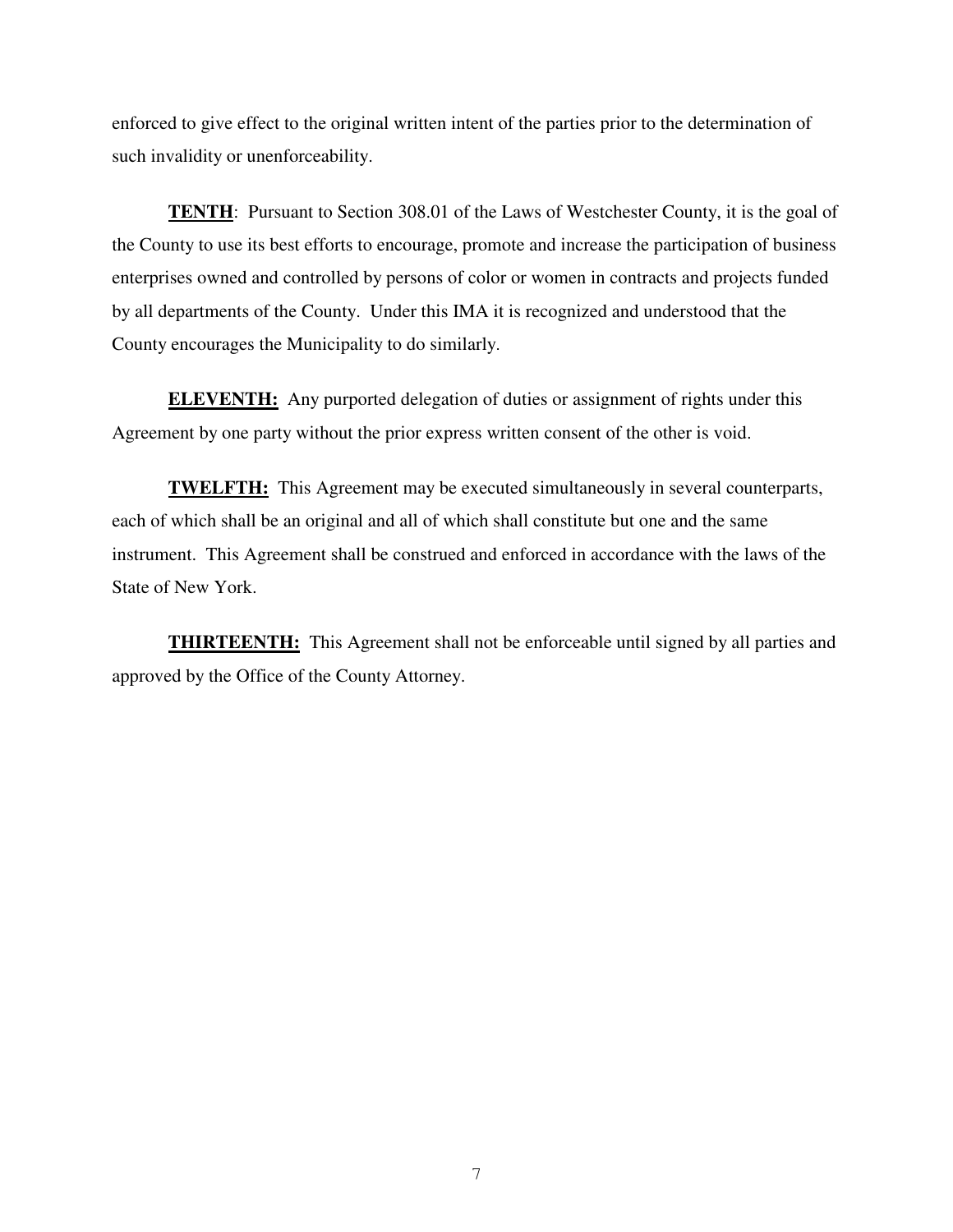**IN WITNESS WHEREOF**, the parties hereto have executed this Agreement in triplicate.

# **THE COUNTY OF WESTCHESTER**

By:

 Robert P. Astorino County Executive

# **TOWN OF OSSINING**

By:

 Catherine Borgia Town Supervisor

Authorized and approved by the Westchester County Board of Legislators, at a meeting duly held on the  $18<sup>th</sup>$  day of January, 2011 by Act No. 11-2011.

Authorized and approved by the Board of Acquisition and Contract of the County of Westchester, at a meeting duly held on the  $24<sup>th</sup>$  day of February, 2011.

Authorized and approved by the Town Board of the Town of Ossining, at a meeting duly held on the  $11<sup>th</sup>$  day of November, 2010.

Approved as to form and manner of execution:

 $\overline{a}$ 

Sr. Assistant County Attorney The County of Westchester *K\A\DPS\Ossining police\Ossining IMA copy for signing ceremony.doc*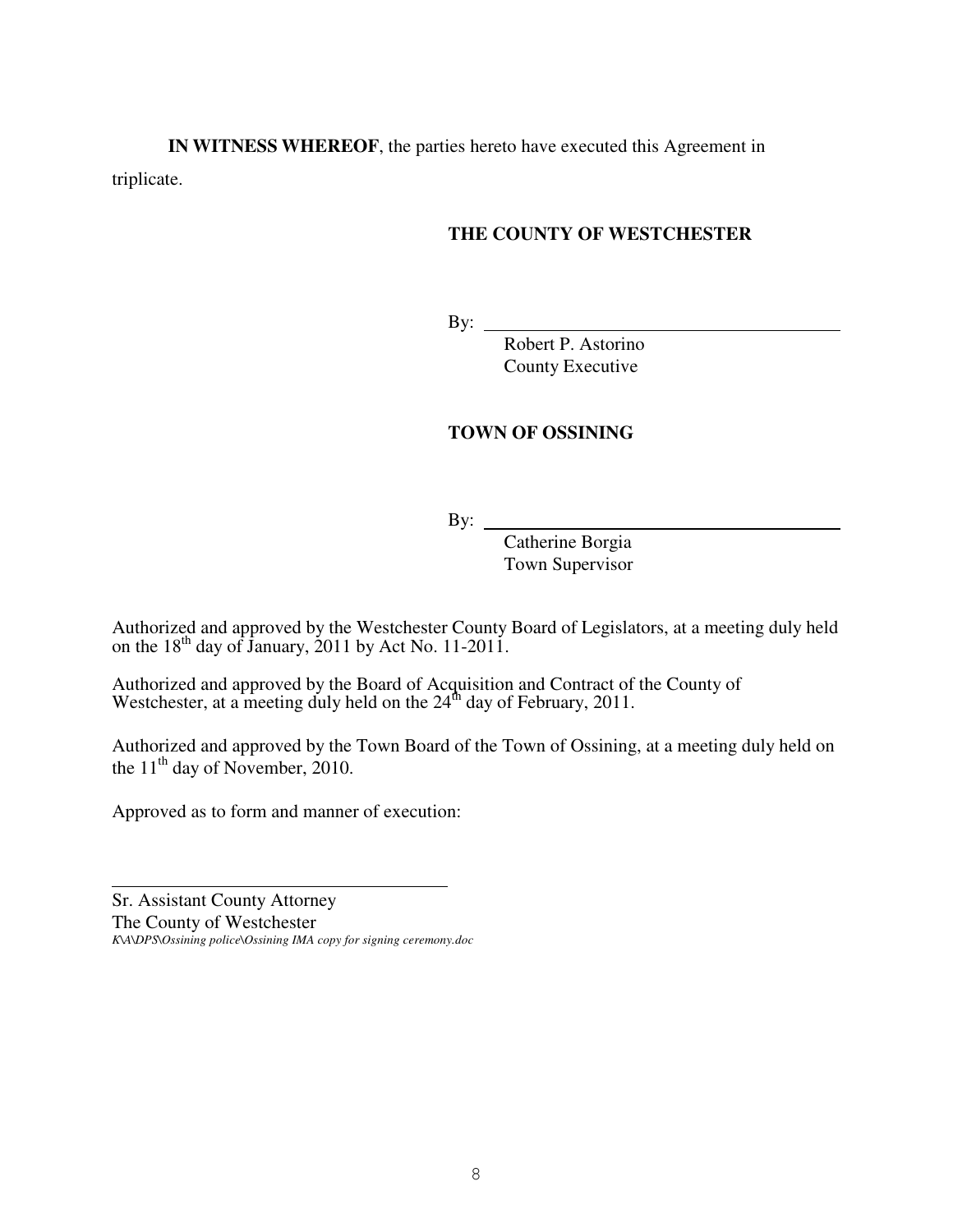## **MUNICIPALITY'S ACKNOWLEDGEMENT**

STATE OF NEW YORK ) ss.:  $\sum$  ss.: COUNTY OF WESTCHESTER )

On the  $\frac{d}{dx}$  day of  $\frac{d}{dx}$  in the year 2011,

\_\_\_\_\_\_\_\_\_\_\_\_\_\_\_\_\_\_\_\_\_\_\_\_\_\_\_\_, known to me, or proven on the basis of satisfactory evidence, to be the individual who has subscribed to the within instrument, personally appeared before me and acknowledged to me that she/he executed the same in his/her duly authorized capacity, and that by his/her signature on the instrument, the individual, or the person on whose behalf the individual acted, executed the instrument and acknowledged, if operating under a trade name, that the certificate required by the New York State General Business Law, Section 130 has been

filed as required therein.

Notary Public

 $\overline{\phantom{a}}$  , and the contract of the contract of the contract of the contract of the contract of the contract of the contract of the contract of the contract of the contract of the contract of the contract of the contrac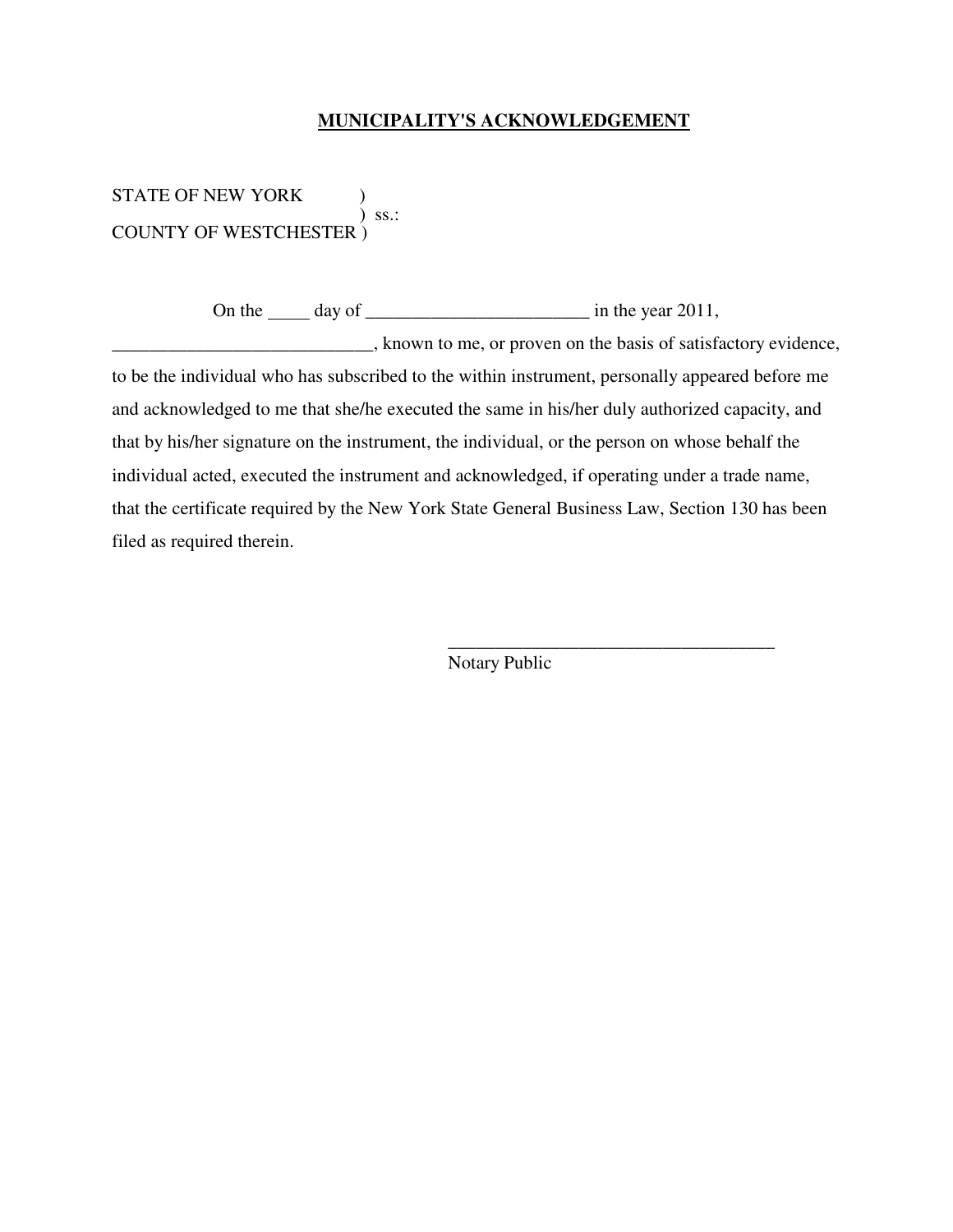## **CERTIFICATE OF AUTHORITY**

(Municipality)

|                                                                                                                | I, $\frac{1}{\sqrt{1-\frac{1}{1-\frac{1}{1-\frac{1}{1-\frac{1}{1-\frac{1}{1-\frac{1}{1-\frac{1}{1-\frac{1}{1-\frac{1}{1-\frac{1}{1-\frac{1}{1-\frac{1}{1-\frac{1}{1-\frac{1}{1-\frac{1}{1-\frac{1}{1-\frac{1}{1-\frac{1}{1-\frac{1}{1-\frac{1}{1-\frac{1}{1-\frac{1}{1-\frac{1}{1-\frac{1}{1-\frac{1}{1-\frac{1}{1-\frac{1}{1-\frac{1}{1-\frac{1}{1-\frac{1}{1-\frac{1}{1-\frac{1}{1-\frac{1}{1-\frac{1}{1-\frac{1$ |                            |
|----------------------------------------------------------------------------------------------------------------|---------------------------------------------------------------------------------------------------------------------------------------------------------------------------------------------------------------------------------------------------------------------------------------------------------------------------------------------------------------------------------------------------------------------|----------------------------|
|                                                                                                                |                                                                                                                                                                                                                                                                                                                                                                                                                     |                            |
|                                                                                                                | $\frac{1}{\sqrt{1-\frac{1}{2}}\cos\theta}$ of the $\frac{1}{\sqrt{1-\frac{1}{2}}\cos\theta}$                                                                                                                                                                                                                                                                                                                        |                            |
| (Title)                                                                                                        |                                                                                                                                                                                                                                                                                                                                                                                                                     |                            |
| (the "Municipality"), a corporation duly organized in good standing under the                                  |                                                                                                                                                                                                                                                                                                                                                                                                                     |                            |
| (Law under which organized, e.g., the New York Village Law, Town Law, General Municipal Law)                   |                                                                                                                                                                                                                                                                                                                                                                                                                     |                            |
| mamed in the foregoing agreement that <i>(Person executing agreement)</i> who signed said                      |                                                                                                                                                                                                                                                                                                                                                                                                                     |                            |
| agreement on behalf of the Municipality was, at the time of execution $\overline{(Title\ of\ such\ person)}$ , |                                                                                                                                                                                                                                                                                                                                                                                                                     | of                         |
| the Municipality, that said agreement was duly signed for on behalf of said Municipality by                    |                                                                                                                                                                                                                                                                                                                                                                                                                     |                            |
| authority of its<br>( <i>Town Board, Village Board, City Council</i> )                                         |                                                                                                                                                                                                                                                                                                                                                                                                                     | thereunto duly authorized, |
| and that such authority is in full force and effect at the date hereof.                                        |                                                                                                                                                                                                                                                                                                                                                                                                                     |                            |

(Signature)

STATE OF NEW YORK  $\qquad$  ) ss.): COUNTY OF WESTCHESTER)

> On this day of 2011, before me personally came **EXECUTE:** whose signature appears above, known to me to be the  $\sigma$  of  $\Gamma$

(*Title*)

the municipal corporation described in and which executed the above certificate, who being by me duly sworn did depose and say that he, the said resides at , and that he/she is the set of said municipal corporation.

(*Title*)

Notary Public County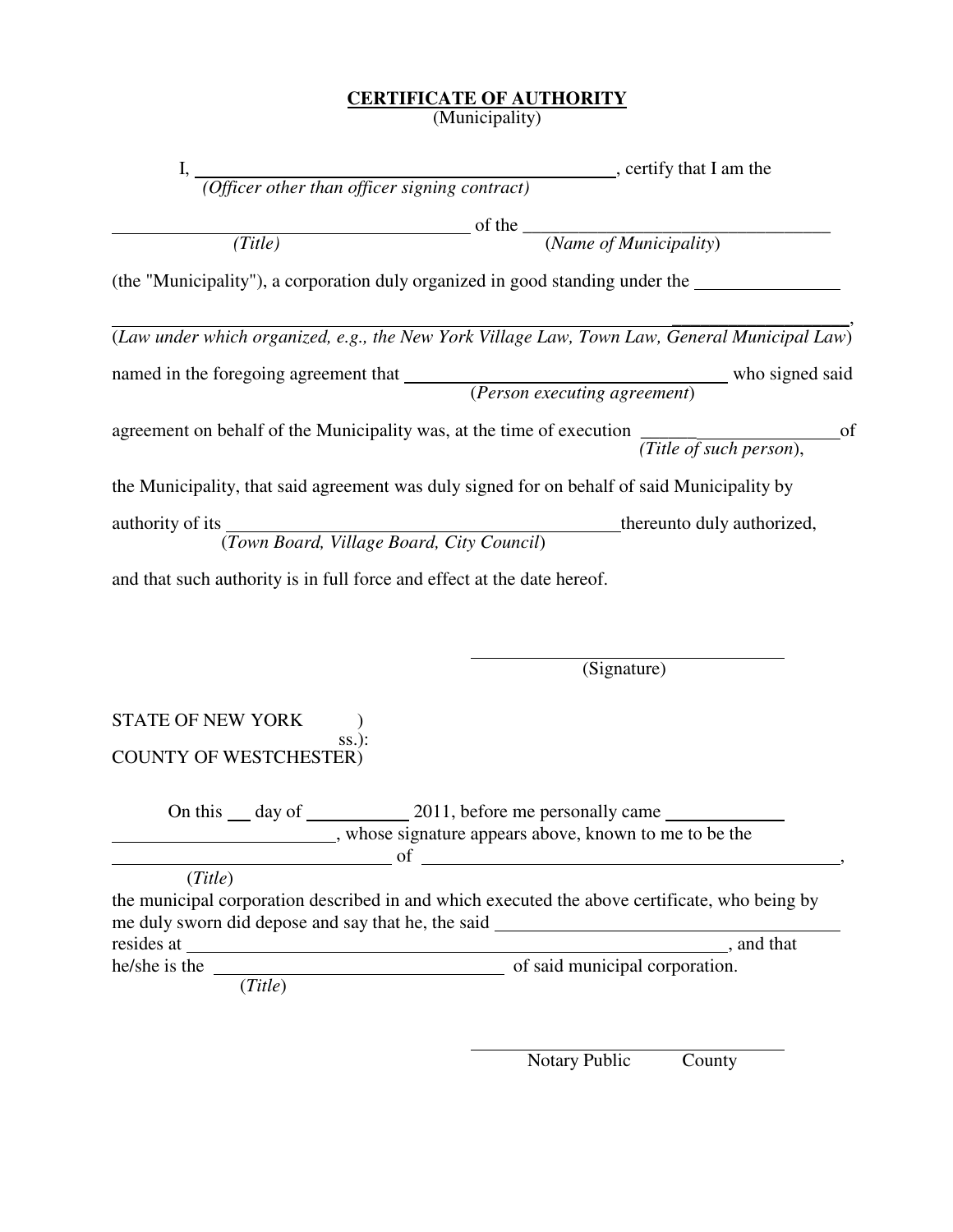# **SCHEDULE "A"**

# **PAYMENT SCHEDULE**

| <b>YEAR</b> | <b>PAYMENT</b> |
|-------------|----------------|
| 2011        | \$2,283,982    |
| 2012        | \$2,428,820    |
| 2013        | \$2,576,249    |
| 2014        | \$2,731,095    |
|             |                |

\$10,020,146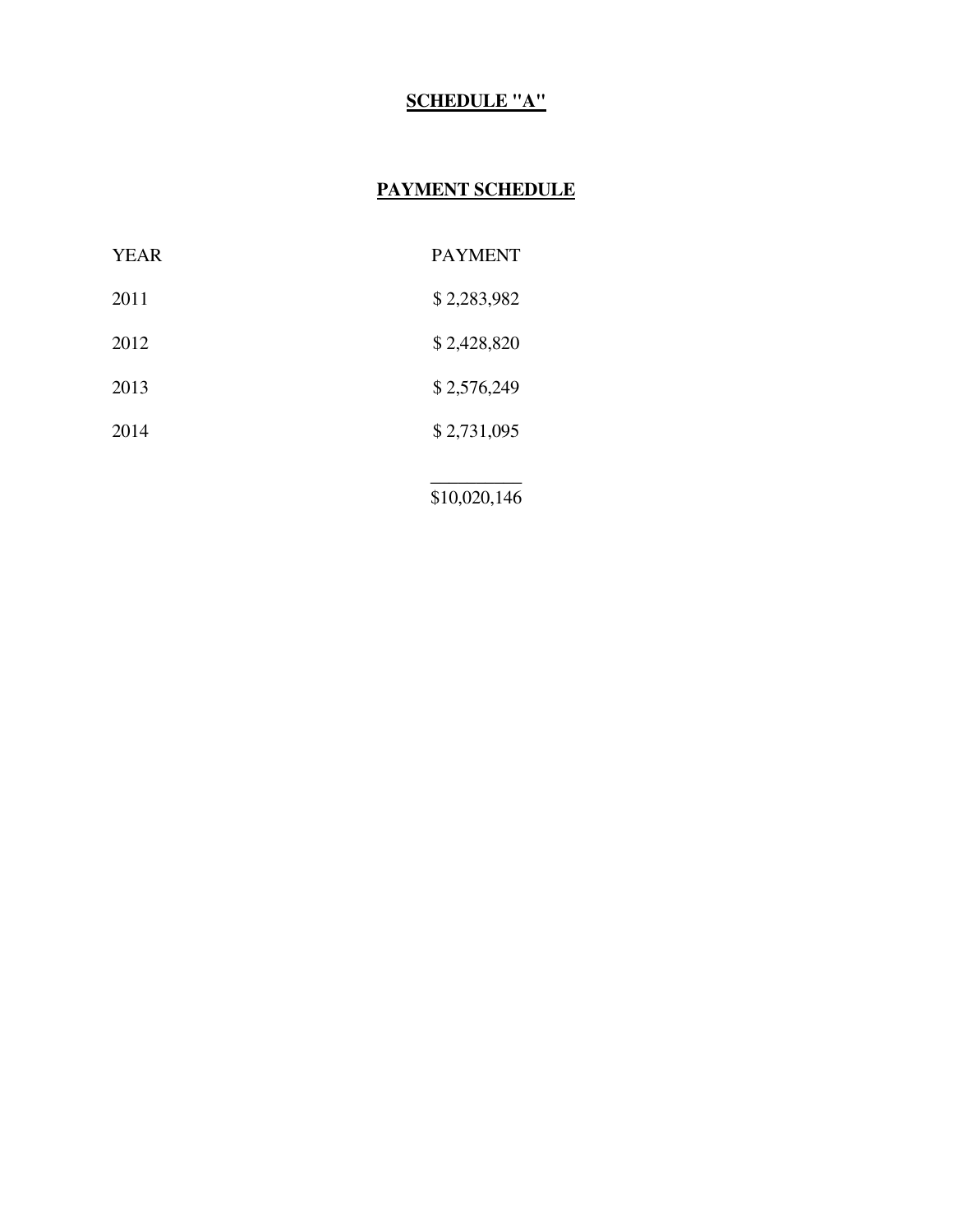### **SCHEDULE "B"**

# **STANDARD INSURANCE PROVISIONS (MUNICIPALITY)**

 1. Prior to commencing work, the Municipality shall obtain at its own cost and expense the required insurance from insurance companies licensed in the State of New York, carrying a Best's financial rating of A or better, and shall provide evidence of such insurance to the County of Westchester, as may be required and approved by the Director of Risk Management of the County. The policies or certificates thereof shall provide that thirty days prior to cancellation or material change in the policy, notices of same shall be given to the Director of Risk Management of the County of Westchester by registered mail, return receipt requested, for all of the following stated insurance policies. All notices shall name the Municipality and identify the Agreement.

 If at any time any of the policies required herein shall be or become unsatisfactory to the County, as to form or substance, or if a company issuing any such policy shall be or become unsatisfactory to the County, the Municipality shall upon notice to that effect from the County, promptly obtain a new policy, submit the same to the Department of Risk Management of the County of Westchester for approval and submit a certificate thereof. Upon failure of the Municipality to furnish, deliver and maintain such insurance, the Agreement, at the election of the County, may be declared suspended, discontinued or terminated. Failure of the Municipality to take out, maintain, or the taking out or maintenance of any required insurance, shall not relieve the Municipality from any liability under the Agreement, nor shall the insurance requirements be construed to conflict with or otherwise limit the contractual obligations of the Municipality concerning indemnification. All property losses shall be made payable to and adjusted with the County.

 In the event that claims, for which the County may be liable, in excess of the insured amounts provided herein are filed by reason of any operations under the Agreement, the amount of excess of such claims or any portion thereof, may be withheld from payment due or to become due the Municipality until such time as the Municipality shall furnish such additional security covering such claims in form satisfactory to the County of Westchester.

 2. The Municipality shall provide proof of the following coverage (if additional coverage is required for a specific agreement, those requirements will be described in the "Special Conditions" of the contract specifications):

 (a) Workers' Compensation. Certificate form C-105.2 (9/07) or State Fund Insurance Company form U-26.3 is required for proof of compliance with the New York State Workers' Compensation Law. State Workers' Compensation Board form DB-120.1 is required for proof of compliance with the New York State Disability Benefits Law. Location of operation shall be "All locations in Westchester County, New York."

 Where an applicant claims to not be required to carry either a Workers' Compensation Policy or Disability Benefits Policy, or both, the employer must complete NYS form CE-200, available to download at: www.wcb.state.ny.us (click on Employers/Businesses, then Business Permits/Licenses/Contracts to see instruction manual).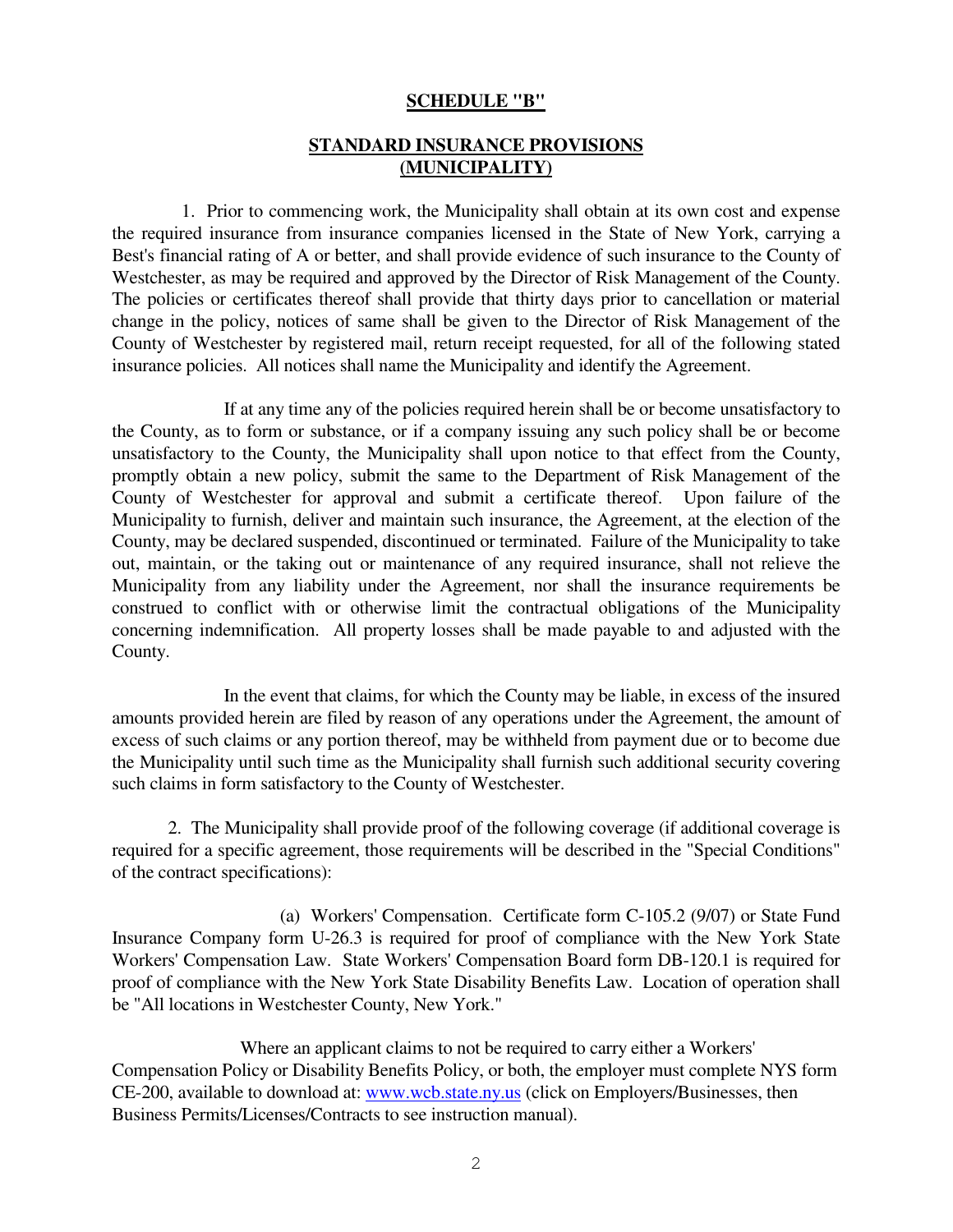If the employer is self-insured for Worker's Compensation, he/she should present a certificate from the New York State Worker's Compensation Board evidencing that fact (Either SI-12, Certificate of Workers' Compensation Self-Insurance, or GSI-105.2, Certificate of Participation in Workers' Compensation Group Self-Insurance).

(b) Employer's Liability with minimum limit of \$100,000.00.

 (c) Commercial General Liability Insurance with a minimum limit of liability per occurrence of \$1,000,000.00 for bodily injury and \$100,000.00 for property damage or a combined single limit of \$1,000,000.00 (c.s.l.), naming the County of Westchester as an additional insured. This insurance shall indicate the following coverages:

- (i) Premises Operations.
- (ii) Broad Form Contractual.

 (d) Automobile Liability Insurance with a minimum limit of liability per occurrence of \$1,000,000.00 per occurrence for bodily injury and a minimum limit of \$100,000.00 per occurrence for property damage or a combined single limit of \$1,000,000.00 unless otherwise indicated in the contract specifications. This insurance shall include for bodily injury and property damage the following coverages:

- (i) Owned automobiles.
- (ii) Hired automobiles.
- (iii) Non-owned automobiles.
- 3. All policies of the Municipality shall be endorsed to contain the following clauses:

 (a) Insurers shall have no right to recovery or subrogation against the County of Westchester (including its employees and other agents and agencies), it being the intention of the parties that the insurance policies so affected shall protect both parties and be primary coverage for any and all losses covered by the above-described insurance.

 (b) The clause "other insurance provisions" in a policy in which the County of Westchester is named as an insured, shall not apply to the County of Westchester.

 (c) The insurance companies issuing the policy or policies shall have no recourse against the County of Westchester (including its agents and agencies as aforesaid) for payment of any premiums or for assessments under any form of policy.

 (d) Any and all deductibles in the above described insurance policies shall be assumed by and be for the account of, and at the sole risk of, the Municipality.